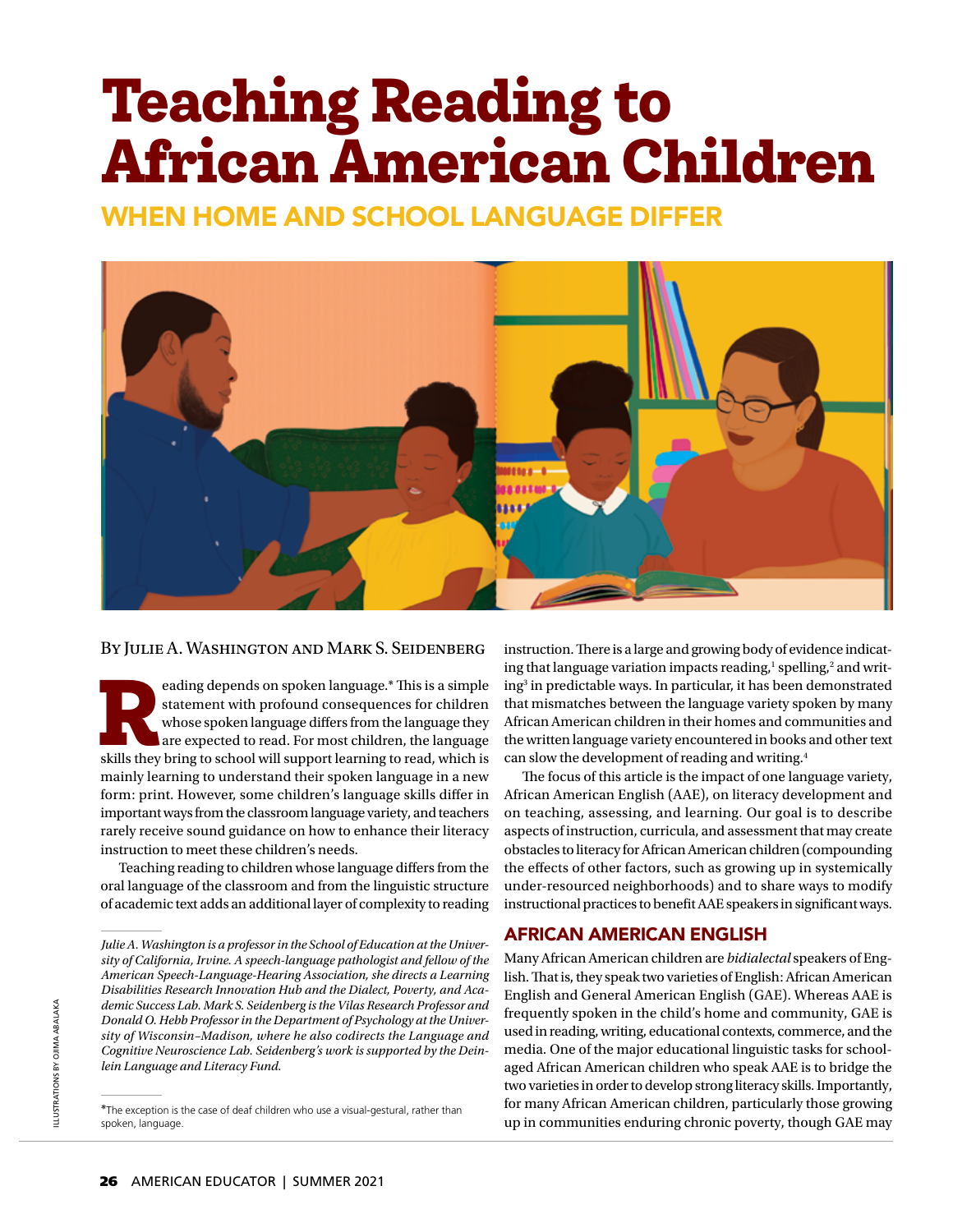be encountered through media, such as television, it becomes prominent upon entry into school. GAE is the medium of instruction, and in school it is learned through exposure and modeling in the classroom. Also important, not every African American child speaks AAE, although most do.<sup>5</sup>

The history of AAE has been fraught with social, educational, and political judgments about AAE's legitimacy and value.<sup>6</sup> AAE is a systematic, rule-governed variety of American English spoken by a community of speakers connected by race, culture, identity, and language. That fits the linguistic definition of a "dialect," but the term is problematic for other reasons. (See "Changing Language About Language Variation" on page 28; although we support a transition from *dialect* to *language variety* in colloquial usage because of misconceptions about dialects, we also use *dialect* occasionally in keeping with how it is defined in linguistics.) AAE has been referred to as "bad English," "poor grammar," and "ghetto" by people outside of its community of speakers. As a result, attempts to introduce AAE into classrooms or to leverage it to teach children who speak it how to read have been met with great resistance.7 Unfortunately, these negative views of AAE sometimes become conflated with the children who speak it, and expectations for them are lowered. It is important that teachers understand that language varieties are linguistically equal, even when they are not socially equal. The social stigma surrounding varieties spoken by linguistic minorities can be compounded by race and class, but they are as linguistically valid as other dialects and highly valued by the people who speak them.

When a child who is learning English as their second (or third) language lags behind in reading English, we recognize that the learning curve is steeper because the child is learning to both speak and read a second language. We have not given this same consideration to children who use two dialects. Although AAE and GAE overlap more than two distinct languages, research has demonstrated that using two varieties can complicate learning new, language-in4uenced skills (i.e., reading and writing) as much as using two languages. In fact, the subtle transformations between the cultural and the general varieties of a single language may be even more difficult for young children to detect and resolve than the more obvious differences between two languages.<sup>8</sup> By design, curricula and instructional activities for children who are learning English take their dual language status into account. Extending these same benefits and considerations to dual variety speakers could have comparable, positive consequences for African American children.

By far the most studied variety of American English, AAE's characteristics in the five primary domains of language (morphology, phonology, syntax, semantics, and pragmatics) have been welldocumented in adults and are becoming better documented in children.<sup>9</sup> These investigations have demonstrated that as used by young children, AAE primarily involves variation in verb morphology, syntax, and phonology (see "Key Features of African American English" on the right). Because reading depends on spoken language, AAE is significantly implicated in learning to read.

# IMPACT ON READING

The influence of AAE on reading has been a particular emphasis for research focused on school-aged African American children. Because reading depends on spoken language, AAE is an obvious candidate for understanding disparities in reading achievement

# **Key Features of African American English**

| <b>VERB</b><br><b>MORPHOLOGY</b>                                                              | <b>DESCRIPTION</b>                                                                                                                                       | <b>EXAMPLES</b>                                                                                |
|-----------------------------------------------------------------------------------------------|----------------------------------------------------------------------------------------------------------------------------------------------------------|------------------------------------------------------------------------------------------------|
| Variable past tense                                                                           | The -ed marker is<br>variably attached to<br>verb forms in past<br>tense contexts.                                                                       | The cow jump_over<br>the moon.<br>He fix_the broken<br>car.                                    |
| Variable plural                                                                               | The -s marker is<br>variably attached to<br>nouns.                                                                                                       | She saw three cat_<br>in the window.<br>A girl puttin' some<br>glass_on the table<br>to drink. |
| <b>Variable third</b><br>person-s                                                             | The -s marker is<br>variably included on<br>the verb in third-person<br>singular contexts.                                                               | My friend want_<br>to buy some candy<br>when we get to the<br>store.                           |
| Variable possessive                                                                           | The -s marker is<br>variably included to<br>mark possession, and<br>possessive pronouns<br>are variably marked.                                          | I rode in my uncle_<br>car.<br>They waitin' for<br>they car.                                   |
| <b>SYNTAX</b>                                                                                 |                                                                                                                                                          |                                                                                                |
| Variable subject-<br>verb agreement                                                           | Subject and verb do<br>not agree in tense and<br>number.                                                                                                 | My friends was<br>runnin' fast to catch<br>the bus.                                            |
| Variable inclusion<br>of to be in copula<br>(linking) and<br>auxiliary forms                  | <b>Main and auxiliary</b><br>forms of the verb to be<br>are variably included.                                                                           | This _ my red car.<br>They __ watchin' the<br>girls jump rope.*                                |
| <b>PHONOLOGY</b>                                                                              |                                                                                                                                                          |                                                                                                |
| <b>Consonant cluster</b><br>reduction                                                         | Consonant clusters in<br>the final position of<br>words are reduced to<br>one final consonant.                                                           | col_/cold<br>fiel_/field<br>cas /cast                                                          |
| Dropped "g"                                                                                   | Variable inclusion of g<br>in the final position of<br>a word ending in -ing.                                                                            | jumpin_/jumping<br>waitin_/waiting<br>goin_/going                                              |
| Intervocalic<br>and postvocalic<br>positions for f/ $\theta$ ,<br>$v/\delta$ , and $t/\theta$ | Following a vowel,<br>voiceless $(\theta)$ and voiced<br>(ð) th sounds in medial<br>and final positions of<br>words are replaced by<br>/f/, /t/, or /v/. | wif/with<br>wit/with<br>bave/bathe                                                             |
| <b>Prevocalic positions</b><br>for d/ð                                                        | Preceding a vowel, the<br>voiced (ð) th sound<br>in initial position of<br>words is replaced with<br>$/d/$ .                                             | dis/this<br>dem/them<br>dat/that                                                               |
| <b>Consonant cluster</b><br>movement                                                          | The /sk/ consonant<br>cluster is transposed,<br>becoming /ks/.                                                                                           | aks/ask<br>ekscape/escape                                                                      |

<sup>\*</sup>These examples were taken from the transcripts of child speakers of African American English. Some examples include another AAE feature in addition to the feature being highlighted. In this sentence, for example, the child deletes the auxiliary form *are* and also drops the final g. Production of multiple AAE features in a single sentence is common.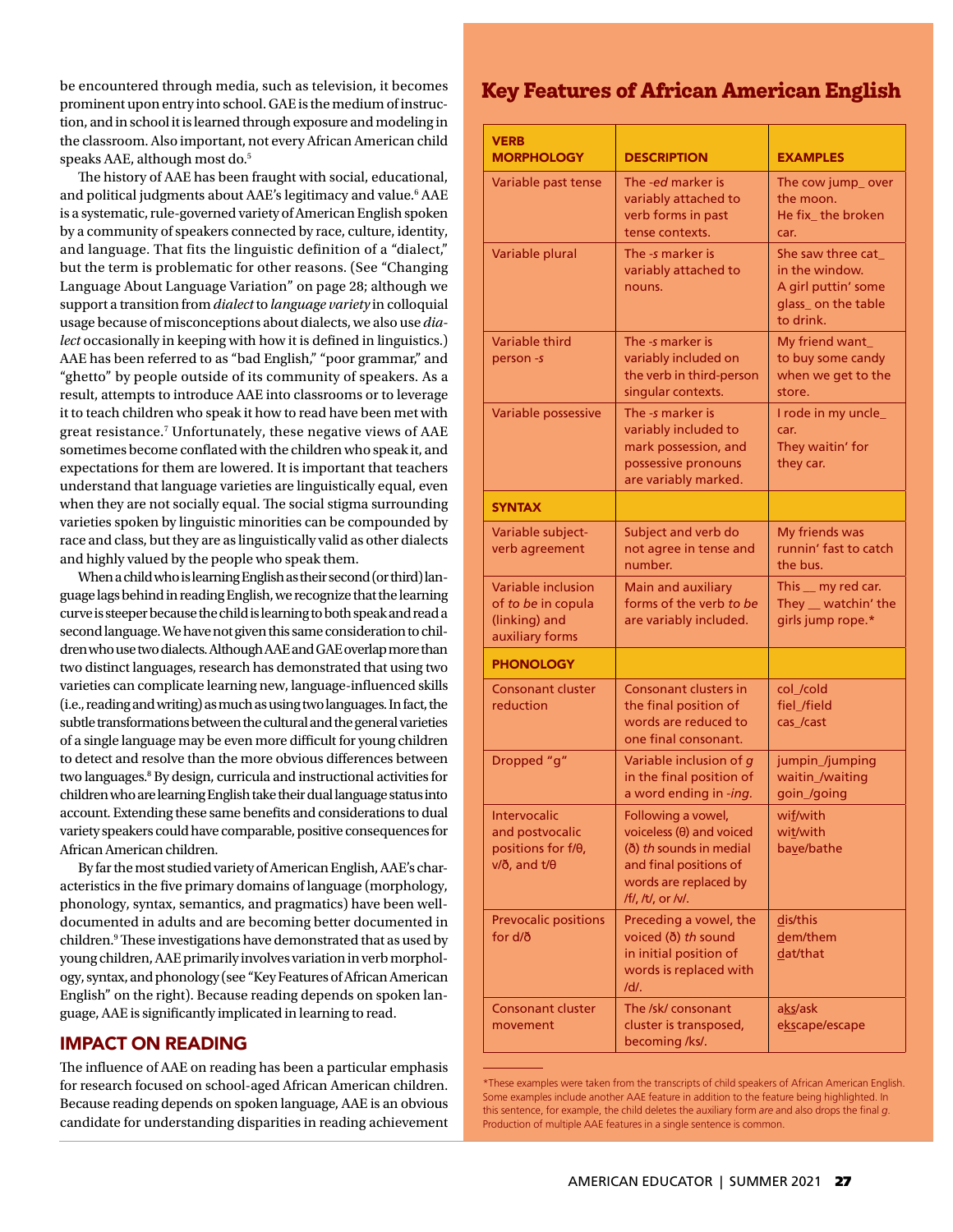between African American children and their white and Asian peers. Having documented these disparities for more than 50 years, perhaps it is time to examine potential solutions—such as materials and practices that are sufficiently sensitive to the needs of AAE speakers.<sup>10</sup>

One key issue is the amount of dialect present in a child's language, which is referred to as *dialect density*. Dialect occurs on a continuum from low to high use. For example, children for whom dialect influences less than 10 percent of their oral language are said to have low dialect density; those for whom dialect influences 50 percent or more of their oral language have high dialect density.\* Differences in density impact reading and writing in impor-

\*The percentages of use constituting high and low dialect are not absolute and can vary by region.

tant ways.<sup>11</sup> The higher the dialect density, the further the child's speech is from the language used in reading and writing. Simply put, *linguistic distance* influences how much instruction and practice a child is likely to need to bridge the differences between oral language at home, oral language spoken by the teacher, and the written language of books and other texts.<sup>12</sup> The more AAE that a child uses, the more likely that reading, writing, and spelling growth may be slowed,<sup>13</sup> contributing to the reading struggles of African American children in later elementary school and adolescence.14 Challenges in learning to read are not inevitable for children who speak AAE, but greater attention to the impact of their language on reading and writing development is critical.

The culture of education demands that AAE speakers engage in additional language learning compared with GAE speakers.

# **Changing Language About Language Variation**

#### AFRICAN AMERICAN ENGLISH IS A VARIETY OF SPOKEN ENGLISH—BUT WHAT DOES THAT MEAN?

Many people think there is one "real" version of English, and dialects are imperfect versions of it. This is far from the truth. For linguists, *dialect* has a precise meaning: it is a version of a language spoken by a group of people distinguished by characteristics such as race, ethnicity, religion, and/or geographic region. If the population speaking a language is sufficiently large and diverse, multiple varieties-dialects--will emerge. By this definition, African American English (AAE) is a dialect of English. Fifty years ago, the first thorough linguistic analyses of AAE established that it is a fully grammatical and communicative system, like other dialects of English and in other languages. This was a strong refutation of previous characterizations of AAE as a limited, defective communicative code.\* Rather, it is a rule-governed variety of English agreed upon and used by a community of speakers.

#### THE TERM DIALECT IS FALLING OUT OF FAVOR—BUT WHY?

**The contrast between the "nonstandard" dialects spoken by subgroups and the "standard" version of a language is questionable, and the terms are slowly being replaced.**

"Standard" implies that there is an ideal form. "Nonstandard" suggests "substandard." In reality, labeling a dialect *standard* is due to convention, not linguistic superiority. The variety labeled *standard* is typically codified, taught, and used in conventional written forms, and it is very close to the variety spoken by the people who developed, codified, institutionalized, and maintained it—historically, speakers who are white, more highly educated, and of higher socioeconomic status than most speakers of other varieties. As in other languages, the "standard" version exists because it serves as a common code in settings such as education, business, and medicine. That makes it useful, not linguistically superior.

This linguistic "standard" has also been called "mainstream" English (which negatively connotes that speakers of other dialects are out of the mainstream). In this article, the term "general" American English is used to both identify this code and denote the linguistic parity between this codified variety and oral varieties, like AAE, that are used in homes and communities.

#### **There are negative connotations of**  *dialect* **in everyday usage, such as dialect humor.**

"Dialect" has a clear meaning to linguists, but they are not the only people who use the term! *Dialect humor* refers to a way of creating humor by using language that highlights characteristics of speech that are associated with particular groups of people. Often this imitation is by people who don't speak the dialect themselves.

**In everyday communication, whether something is called a "dialect" or a "language" can depend on social,** 

**cultural, and political factors—not just linguistic facts.**

Hindi and Urdu are language varieties that share many similarities (their speakers usually can understand each other), but they have different writing systems and tend to be spoken by peoples of different ethnicities who live in different regions and follow different religions. Chinese languages are the opposite case. Several languages are spoken in China, including Mandarin, Cantonese, and Hunanese. They are frequently called dialects of Chinese, but there is no single Chinese language, and so calling them "dialects" is not accurate. Even though they are spoken in the same country, they are as different from each other as languages that have the same origins but are spoken in different countries (e.g., Italian, French, and Spanish).

#### FACTS TO REMEMBER

- "Standard English" is not a language. It is one variety of English, and it is not linguistically superior to other varieties.
- The term *standard English* is falling into disfavor because of its negative connotations about other varieties. Similarly, the descriptor *mainstream* gives this variety an elevated status. Accordingly, *general* American English is being used instead.
- The "standard" variety in the United States is different from varieties that serve the analogous role in India, England, Australia, Ireland, and other countries with large English-speaking populations.
- Most dialects are spoken, not written, and they are used by people who have less influence on business, schools, government, and other institutions.

–J. A. W. and M. S. S.

<sup>\*</sup>R. Fasold and W. Wolfram, "Some Linguistic Features of Negro Dialect," *Language, Speech, and Hearing Services in Schools* 3, no. 4 (1972): 16–49.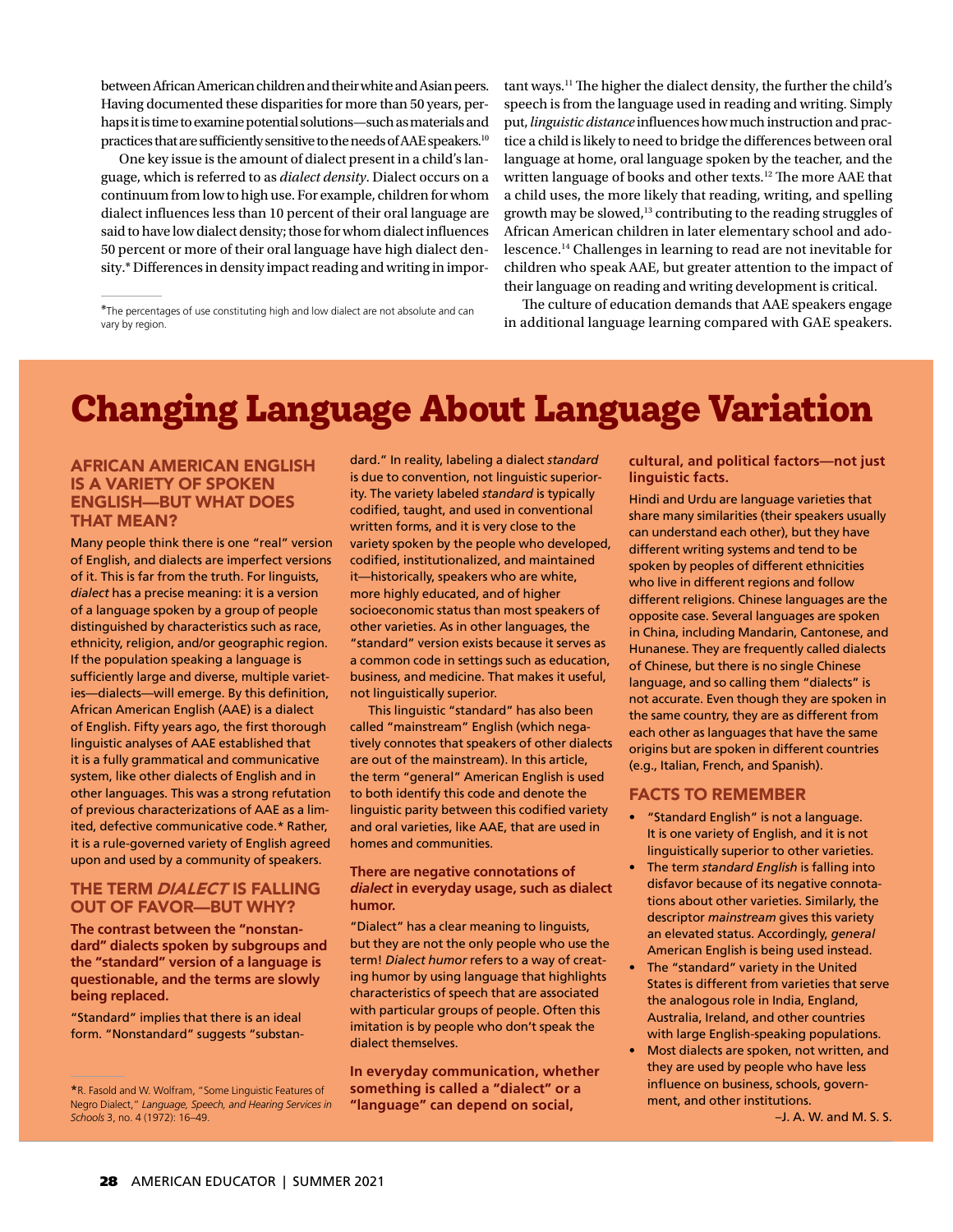Requiring AAE-speaking children to switch to GAE without using their linguistic strengths in AAE to bridge the two varieties represents a significant encumbrance. Children are required to demonstrate linguistic flexibility<sup>15</sup> at the same time that their cognitive resources are being allocated to learning the language of the classroom along with a wide array of new academic and social skills.

Some children manage these additional linguistic and social demands, but many do not. For example, AAE speakers already know how to conjugate verbs but must also learn a second set of rules for conjugation in GAE. Learning the second dialect involves discovering what is different in GAE, compared with what the child already knows in AAE. Although progress in reading is related to facility with GAE, providing the additional time and relevant opportunities to acquire knowledge of AAE and GAE differences tends not to be a priority in most schools or curricula.† At school entry, AAE speakers' exposure to GAE varies and typically lags behind monodialectal GAE speakers simply because their language experiences prior to school entry do not always include GAE. Analogous effects are seen in bilingual children, who need extra time and support to become fully proficient in both their home language and English. Importantly, given that both bilingual and bidialectal speakers are typically stronger in one language or variety than the other, achieving parity between the two can take considerable time.

# NONLANGUAGE FACTORS

In addition to the differences between AAE and GAE, other factors contribute to the difficulty many African American children experience with academic achievement in general and reading in particular. Some factors are related to the child's immediate environment, such as socioeconomic status and family factors; other factors are related to the broader social, economic, and political context, especially educational opportunity and quality, housing security, and access to adequate nutrition and healthcare. Of these, socioeconomic status (SES) has received the most attention. The impact of reading difficulties on many aspects of emotional health and well-being have also been examined, albeit to a lesser extent.

#### Socioeconomic Status

Income inequality and educational inequality have been linked historically.<sup>16</sup> Recent analyses suggest that disparities in students' academic achievement by race and socioeconomic status have remained virtually unchanged for the past half century.17 In the United States, income, wealth, and access to higher education are unequally distributed. Although policymakers, researchers, and others have long talked about "achievement gaps," differences in academic performance between high- and low-SES students are more accurately referred to as *opportunity gaps*. For students from lower-SES backgrounds, their achievement often does not represent their potential to learn, but it does reflect the inequality in opportunity to learn resulting from lower-quality and lessabundant educational, social, and material resources that often plague children in both urban and rural environments.



**Language varieties are linguistically equal, even when they are not socially equal.** 

The opportunity gap has been calculated as a 1.0 standard deviation disparity in achievement between children in the highest- and lowest-SES ends of the distribution.<sup>18</sup> This difference represents a disparity of approximately four years' worth of learning in both math and reading, and it persists through high school. Notably, among AAE speakers, nearly 100 percent of high-density dialect users are from low-income families and communities.<sup>19</sup> Thus, high density of dialect seems to reflect the social isolation characteristic of neighborhood poverty<sup>20</sup> that limits experience with and exposure to GAE. In the classroom, this frequently translates into poor reading performance.

#### Emotional Health and Well-Being

The persistence of reading difficulties among most African American children, and the challenges it presents for other learning that depends on reading, often has negative effects on confidence, self-image, and willingness to engage in school.<sup>21</sup> Struggles with reading become aversive and can promote avoidance of the activity. Unsuccessful educational outcomes are associated with numerous negative consequences, many of which have lifelong impacts. Because these are well known, we turn to a less discussed concern.

For individuals who succeed at becoming bidialectal and managing the associated educational demands, there are other personal costs to consider. Biases surrounding the use of AAE can be very harmful to children, negatively affecting not only their motivation in the classroom but also their linguistic identities. Usage of GAE is expected and valued in educational and other institutional contexts. Effective use of GAE in such contexts involves not only learning and using GAE but also inhibition of AAE, which requires cognitive effort. Similar to bilingual speakers, bidialectal speakers engage in monitoring their own speech to evaluate its appropriateness and self-correct as needed. They may actively avoid speaking in fear of producing non-GAE expressions. They may consciously engage in mental translation from AAE to GAE before speaking, and they may compose utterances to conform

<sup>†</sup> Although this assertion is anecdotal, it is based on our combined 70 years of experience.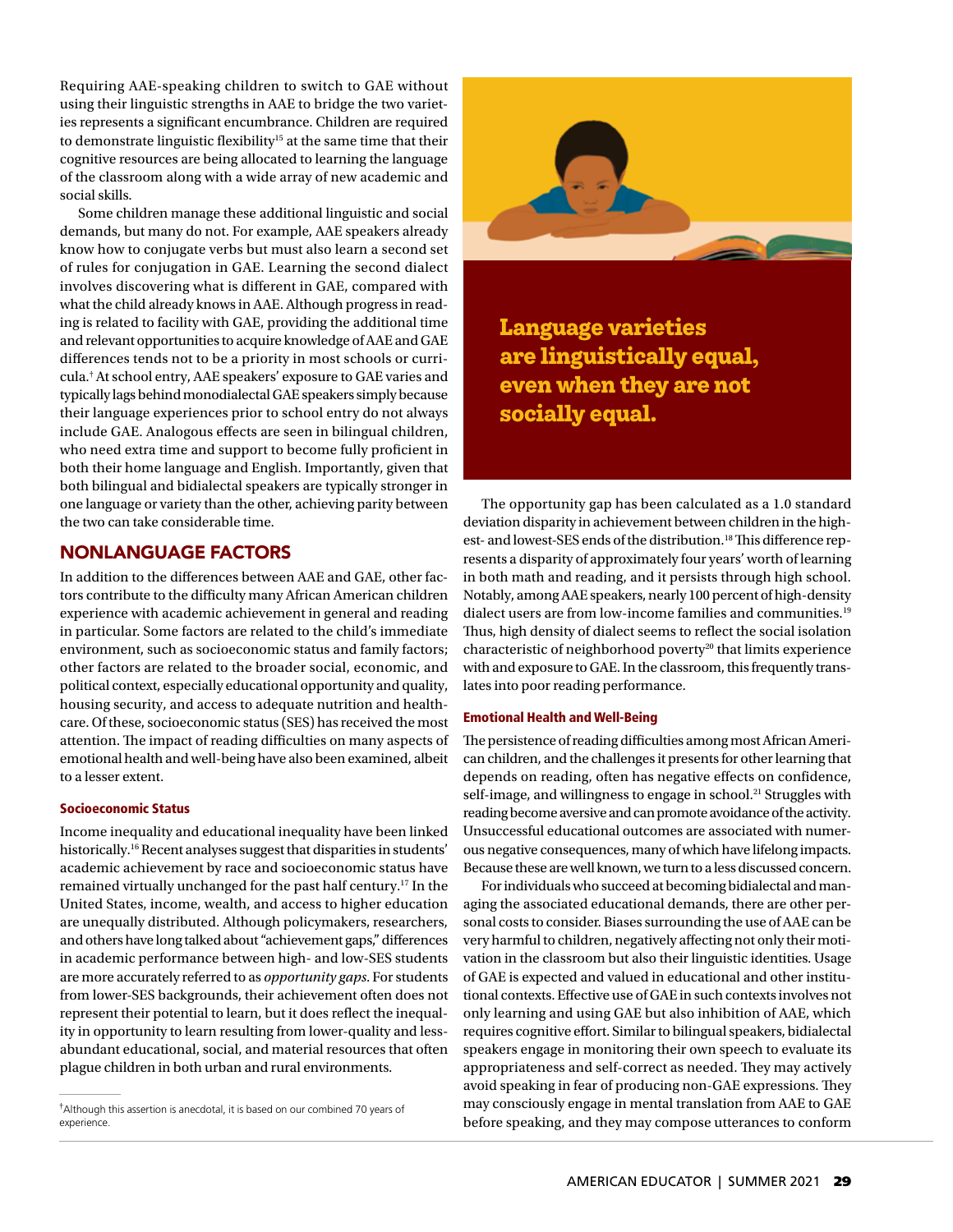# **Impact on Assessment**



Language variation complicates assessment among children who speak African American English (AAE) or any language variety that differs from General American English. This is a long-standing issue in both psychometric and clinical research. Psychometrically, many standardized instruments have been found to lack sensitivity when used with children from low-income families and with speakers of language varieties, making it more likely that their strengths will be overlooked. Clinically, studies focused on *language differences* versus *language disorders* have highlighted significant overlap between the linguistic features of AAE and features of language impairment, making it more likely that AAE speakers will be misdiagnosed and identified as language impaired when no impairment exists.\* In both cases, psychometrically and clinically, it is important to acknowledge the shortcomings of standardized assessment instruments, which typically do not include these children in their normative samples, and thus tend to score language variants as errors.

For teachers, attention to assessment outcomes that do not capture students' strengths or weaknesses is warranted. Working with children day after day, teachers know about characteristics of their students that may not be captured by standardized assessments. Accordingly, teachers are in a good position to speak up and advocate for their students whose assessment outcomes do not appear to be representative of the students' demonstrated abilities (or needs) in the classroom. –J. A. W. and M. S. S.

\*H. Seymour, L. Bland-Stewart, and L. Green, "Difference Versus Deficit in Child African American English," Language, Speech, and Hearing Services in Schools 29, no. 2 (1998): 96-108; J. Oetting and J. McDonald, "Nonmainstream Dialect Use and Specific Language Impairment," *Journal of Speech, Language & Hearing Research* 44, no. 1 (2001): 207–23; J. Oetting et al., "Index of Productive Syntax for Children Who Speak African American English," *Language, Speech, and Hearing Services in Schools* 41, no. 3 (2010): 328–39; and K. McGregor et al., "The Use of Contrastive Analysis in Distinguishing Difference from Disorder: A Tutorial," *American Journal of Speech-Language Pathology* 6, no. 3 (1997): 45–56.

to linguistic expectations rather than speaking freely. Anecdotally, African American college students for whom switching from AAE to GAE does not occur automatically report great concern about participating in discussions in the college classroom for fear of "saying it wrong." When AAE is the speaker's culturally and personally authentic code, using GAE is an adaptation to external constraints, including pressure to assimilate. Corrections of AAE as "bad English" convey to the speaker that their cultural language (and therefore their culture) is inadequate or defective. As a result, the use of GAE may be performative rather than authentic.

Assuming different personas in differing contexts, in this case school and home, creates the "double consciousness" described by sociologist W. E. B. Du Bois.<sup>22</sup> Monitoring the presentation of self, which includes language, carries cognitive and emotional costs. Cognitively, it is an additional task to be performed while engaged in other activities (such as reading). Emotionally, it involves continuous self-evaluation, criticism, and correction. Research on this topic is almost nonexistent, but it is a part of the bidialectal experience that needs close attention.<sup>23</sup>

### RECOMMENDATIONS FOR TEACHING

Speaking AAE is not inherently an obstacle to becoming a reader, but it becomes one when children's specific needs are not recognized or addressed. The issues we have reviewed suggest many supportive steps school systems and educators could take. We offer six recommendations below to help school systems and educators begin reconsidering how they engage African American children who are becoming bidialectal and learning to read. Collectively, the essential supports mainly involve (a) providing sufficient opportunities to learn; (b) using materials and practices that are effective given the students' backgrounds; and (c) eliminating the unwarranted stigma associated with using AAE and instead focusing on effectively addressing the educational needs of AAE speakers in ways that build on their knowledge rather than disparaging it.

#### 1. Expand teachers' knowledge of language variation.

As part of their professional training, prospective teachers usually are made aware of a number of cultural differences that may affect education. However, language variation and its impact on reading and instruction are rarely emphasized. Teachers who gain this background will know that language variation is a universal linguistic phenomenon and that AAE, like other dialects, differs from the codified, more general version of American English used in education but is otherwise linguistically unremarkable—it is a "standard" example of dialectal variation, so to speak. They could also gain greater understanding of how such variation affects educational goals and practices, as discussed below.

#### 2. Expand children's knowledge of language and the world prior to school entry.

Many AAE-speaking children are less ready than their peers to benefit from reading instruction on the first day of kindergarten because they are not familiar with the school dialect. But young children are exceptionally good language learners; AAE speakers could gain greater facility with GAE in a language-intensive pre-K environment that provided rich and abundant access to both oral and written language. In 2018, only 38 percent of Black 3- to 5-year-olds were enrolled in preschool, compared with 43 percent of their white peers.<sup>24</sup> This disparity in early childhood education should not only be eliminated—we should invest in greatly expanding access to high-quality, language-focused preschools throughout our most under-resourced neighborhoods.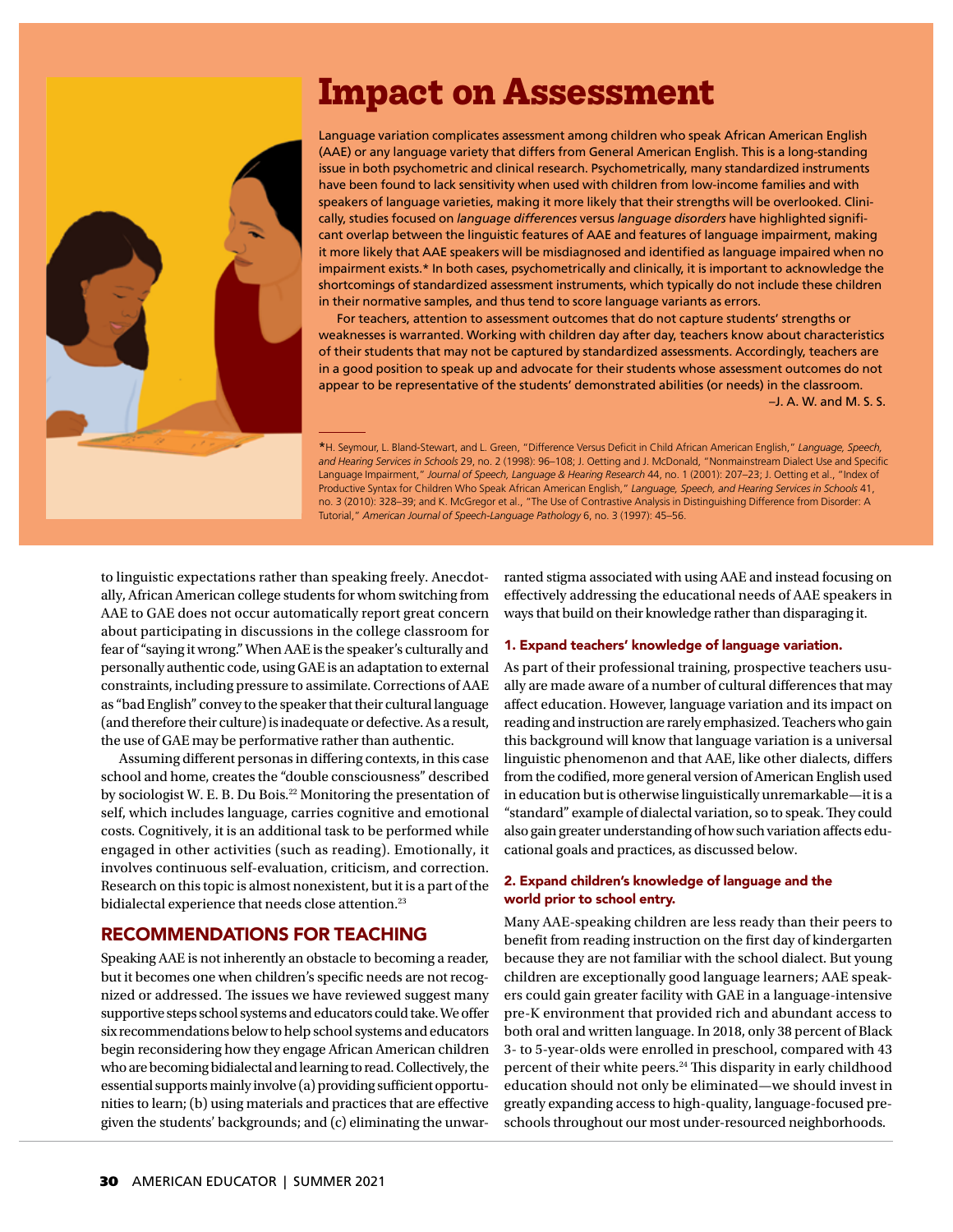Children learn language via exposure and use, not explicit instruction. In the course of a school year, teachers whose own language backgrounds vary would provide thousands of examples of utterances in each variety and would model the ways that people who speak somewhat differently successfully communicate. Children can learn pronunciations of words and ways to conjugate verbs that differ from their own language use if given sufficient *opportunities to learn* them. Children can also gain greater awareness of conditions that govern movement between codes (e.g., their use in different settings or with different individuals), a critical skill for any child who speaks two languages or two varieties. Learning more about GAE does not require extinguishing knowledge of AAE, any more than learning a second language requires unlearning the first. Rather, it places AAE speakers on a more equal footing with children who have learned GAE in the home, while still honoring the need, and desire, to communicate with their families, communities, and friends who also use AAE.

Parents and other caregivers can also be encouraged to create additional language-learning opportunities for children outside of school. Efforts to gain families' participation will be more successful if their role in helping their children thrive is emphasized; parents and caregivers are committed to the success of their children but often do not know how to help. Reading books to children may provide a vehicle for introducing linguistic expressions and aspects of the world beyond their immediate experiences. The language in books for children includes vocabulary and grammatical constructions that differ from those in everyday speech, and thus are not available anywhere else except books.<sup>25</sup> "In the light of the moon a little egg lay on a leaf" is the first line of an enormously popular book for very young children,<sup>26</sup> but few people talk that way. Shared reading can provide a context for expanding children's world knowledge and giving them additional practice in using language. For parents who do not read well themselves or are uncomfortable with reading, educators (as well as librarians and others who engage with families) can help caregivers find books paired with audiobooks that parents and children can listen to together. The audiobooks do not take the place of books but allow parents and children to interact around the book, listening to the story together, and prompt parents when to turn the page.

Parents can also provide language-learning opportunities simply by having conversations with their children. Parents are often encouraged to talk to their children, but it is important to stress having *conversations* that are, by definition, interactive. This kind of talk encourages turn-taking, requiring input from both the caregiver and child. If teachers are concerned about how much conversation is happening outside of school, it might be helpful to send children home with conversation starters, encouraging them to be the catalysts for sparking family conversations. For example, educators could: teach or make a game at school, then send it home with children and encourage them to teach it to their families; encourage the class to ask a parent or caregiver to teach them how to make their favorite food and write down the recipe to share at school; or read a book to the class several times and then send it home with students to share. In each case, children rehearse the skill or activity at school first, making them eager to show what they have learned when they get home. Both parents and children get very excited about this kind of sharing; it removes the burden from both to figure out how to do or initiate what the teacher has instructed and makes children proud to share what they have learned.

#### 3. Use classroom materials and practices that are effective with AAE speakers.

The curricula and support materials produced by major educational publishers assume that GAE is the language of the child and the classroom. With rare exceptions, these materials do not accommodate differences in language background or provide clear guidance about appropriate practices for children who need support to become bidialectal. Unfortunately, this means that it is left to classroom teachers to develop materials and practices on their own. The table on page 27 provides a list of the major features of AAE likely to be present in young children's language use. It is not an exhaustive list but provides some guidance regarding the language structures that children use and what they will need to learn to speak, read, and write in GAE. Especially in the case of phonology, the table highlights places where children may need extra time to learn a new phonological form because it differs significantly from their own sound system. Here, we note several key implications for instruction.

**Learning more about General American English does not require extinguishing knowledge of African American English.** 

Phonological awareness: It is commonly assumed that spoken word play, such as rhyming, develops phonological awareness (knowledge of the structure of spoken words), which facilitates later reading acquisition. The activity emphasizes perfect rhymes such as *bear*-*care*, which share the same rime (pronounced *air*). Perfect rhymes are less prominent in AAE word play than other types of phonological overlap, however.<sup>27</sup> Indeed, for any child whose language variety impacts the vowel system, the words that rhyme will differ. For example, for an African American child in the southern United States, the word *thing* may rhyme with either *king* or *rang*, depending upon how it is pronounced. Moreover, even perfect rhymes work differently because AAE phonology allows optional deletion of final consonants in some cases. For example, *cold* and *hole* can rhyme in AAE because of deletion of the final  $/d/$ . The net effect is that these activities do not always function in the same way as for GAE speakers.

Phonemic awareness: Tasks such as deciding if two words begin or end with the same sounds bring attention to phonemic structure, which is a key to learning spelling-sound correspondences. The validity of the exercise can again be vitiated by differences in pronunciation. When the task involves comparisons of initial phonemes (e.g., *ball*, *book*), AAE and GAE speakers perform comparably. In contrast, some AAE speakers may perform poorly on comparisons involving final consonants, because they are variably included in AAE. It may take AAE-speaking children as much as a year longer to master phonemic awareness in the final position of words.<sup>28</sup> Deciding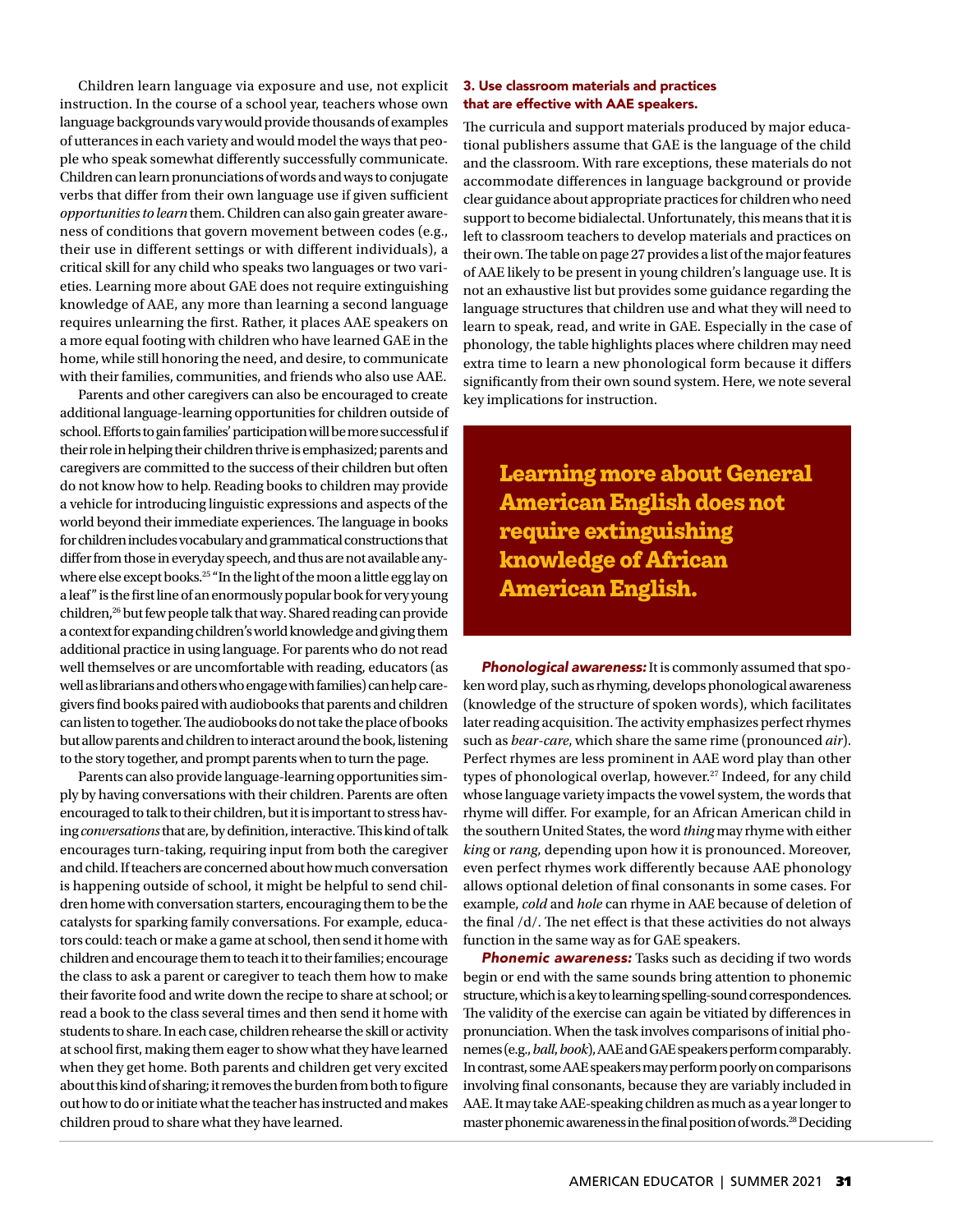that *cold* and *hole* do not end in the same sound may be difficult if *cold* is usually pronounced *cole*. When children take longer to acquire such knowledge, we should not assume that they are less capable learners. We should realize that AAE speakers are learning both a new oral language variety and to identify final consonants (whereas GAE speakers only have to learn the latter).

**Phonics:** Learning the correspondences between the spellings of words and their pronunciations is an important step in learning to read. Instruction typically assumes that words are pronounced as in GAE. What happens if the child's pronunciations are different, as occurs for many words in AAE? For example, a teacher might write the word *gold* on the board, pronounce each of the component sounds, and model how they are blended to form *gold*. For a GAE speaker, the lesson is about the correspondences between four letters and four sounds. The lesson is different for an AAE speaker who pronounces it *gole*. AAE speakers may be able to figure out the correspondence between the teacher's pronunciation and their own, but translating between the two involves extra effort and a single spelling now corresponds to two pronunciations. Then, in a future phonics lesson, AAE-speaking children may be confused as they learn to spell the homophonic word *goal*.



We have investigated these conditions using computational models that learn phonics (i.e., spelling-sound correspondences).<sup>29</sup> The models first learned the GAE pronunciations of a large set of monosyllabic words. In the AAE condition, half the words had different pronunciations than in the GAE condition because of final consonant deletions. The models were then taught the correspondences between the spellings of the words and their GAE pronunciations. Although both models could learn the correspondences with sufficient experience, the AAE model took much longer because it was learning the alternative pronunciations of half the words at the same time. This model provided an explicit, mechanistic account of the impact of mismatches between the oral and written language system that children who are becoming bidialectal invariably encounter.

Reading aloud: Reading aloud is an important, widely used learning activity. Children's accuracy and fluency as they read aloud is an indicator of their progress and provides opportunities for feedback—but learning two varieties can make the task more difficult. A child who knows the AAE and GAE pronunciations of *cold* needs to produce one and suppress the other. The child may be able to generate the "correct" (for the school setting) pronunciation, but may do so more slowly, giving the appearance of lack of fluency. Researchers have found a tradeoff between rate and accuracy when African American children read aloud, such that they achieved a lower score on fluency because they slowed down

their reading in order to improve the grammatical accuracy of their oral reading.<sup>30</sup> In this same study, as the complexity of reading passages increased, students appeared to sacrifice reading accuracy in an effort to manage the lexical and syntactic complexity of passages. These outcomes provide evidence of the active decision making that can constrain the cognitive resources that bidialectal readers are able to apply to oral reading. In addition to reducing fluency while reading aloud, this may impact reading comprehension. (Similar results are found among children who are becoming bilingual, but their challenges with reading aloud in English tend to be better understood.) When reading aloud occurs in front of other students, the appearance of lower proficiency can be deeply embarrassing and can create aversion to reading.

Attention and effort: Children who are still learning the school dialect have to focus greater attention and effort on understanding the teacher's speech, which can detract from being able to focus on the content. In a busy classroom setting where the teacher is harder to hear or see, the impact will be greater. These difficulties can be lessened for children by providing in writing any important information that has been presented orally, as well as providing visual supports whenever possible. In addition, we encourage teachers to become more familiar with AAE in order to better comprehend and communicate with children and families who are high-density AAE speakers.<sup>31</sup>

#### 4. Provide enough time on task.

Sensitivity to the time a child who is becoming bidialectal may need to master a new language skill is critically important. A child who has more to learn to reach a goal needs more time to get there.<sup>32</sup> It takes ample learning opportunities, sufficient practice, and, for many children, additional instruction. This requires rethinking our views about what constitutes "typical" developmental trajectories. Instead, teachers should offer as much learning time in early childhood and throughout the elementary grades as needed for African American children to enter the middle grades as confident readers and writers.

Bidialectal children may take more time to gain the knowledge that supports skilled reading, but that is a byproduct of acquiring more knowledge to connect with the knowledge that they already have.<sup>33</sup> Educational outcomes for these children are modulated by numerous factors, including educational quality, amount of experience using each language variety, and availability of educational resources in the home and community. Successfully addressing these initial challenges—and doing so in a way that values the home language variety—can eventually yield the many personal, social, and economic benefits of being bidialectal.

#### 5. Respond constructively to AAE use in the classroom.

Teachers face difficult choices when students use AAE in the classroom. If AAE is viewed as "bad English," the response may be to provide a GAE correction, which conveys to children that their home language is bad. It should be possible to help children learn the classroom language variety without negative messages about AAE. With very young children, in preschool through first grade, simply providing full-form models of classroom language is helpful. For example, if a child is deleting the copula, a teacher can cheerfully produce the same utterance, making the copula salient and lengthening the child's production slightly.